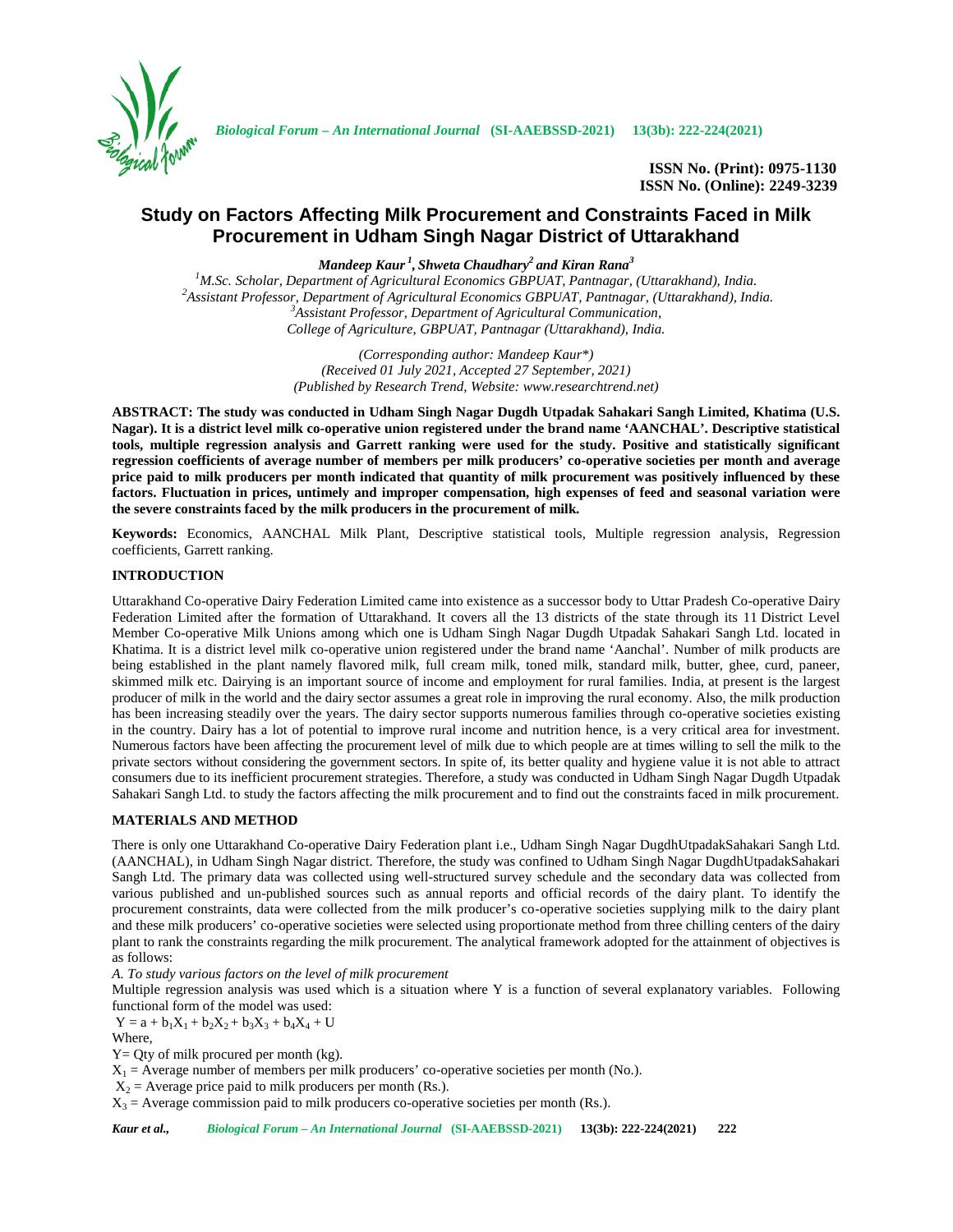$X_4$  = Average amount spent on transportation for procurement of milk per month (Rs.).

 $U = error$ 

Before undertaking regression analysis multicollinearity among the explanatory variables was examined, thereafter multiple regression model was used to estimate parameters using optimum least square technique. The estimated parameters were later tested for their significance using statistic.

*B. Constraints faced in milk procurement*

Garrett ranking technique was used. The samples were asked to rank the given constraints related to milk procurement. Thereafter, ranks given by them were converted into the per cent position by using the following formula which were later again converted to scores by referring to table given by Garrett and Woodworth (1969). t spent on transportation for procurement of milk per month (Rs.).<br>regression analysis multicollinearity among the explanatory variables was examined, the<br>usus used to estimate parameters using optimum least square techni

Percent position 
$$
= \frac{100^* (R_{ij} - 0.5)}{N_j}
$$

Where,

 $R_{ii}$  = Rank given to i<sup>th</sup> constraint by j<sup>th</sup> individual

 $N_i$  = Number of constraints ranked by j<sup>th</sup> individual

Later, for each constraint the scores of individual respondents were added and divided by the total number of respondents from whom scores were collected. The mean scores for the factors were arranged in descending order and thus constraints were ranked accordingly.

## **RESULTS AND DISCUSSION**

## *A. Study of various factors affecting milk procurement*

Regression analysis was carried out in which level of milk procurement (kg) was regressed on explanatory variables. Table 1 reveals the influence of the factors on the level of milk procurement. The results of the regression analysis revealed that the coefficient of multiple determination  $(R^2)$  was 0.87, indicating that 87 percent of total variation in the level of milk procurement was explained by the explanatory variables included in the function. It was observed that regression coefficient of average number of members per milk producers' co-operative societies per month  $(X_1)$  was found to be positive and statistically significant indicating that on an increase in number of members milk procurement would increase by 39066.25 kg per month and the regression coefficient of average price paid to milk producers per month  $(X_2)$  was also revealed to be positive and statistically significant which indicated level of milk procurement could boost up with the increase in price paid to milk producers. The regression coefficient of average commission paid to milk producers co-operative societies per month  $(X_3)$  and average amount spent on transportation for procurement of milk per month  $(X_4)$  was found to be positive but statistically non-significant which indicated their non-significant impact on the level of milk procurement.

#### **Table 1: Estimated parameters of milk procurement function.**

| Variables                                   | <b>Regression coefficients</b> | <b>Standard error</b> |
|---------------------------------------------|--------------------------------|-----------------------|
| Avg. no. of members $(X_1)$                 | 39066.25                       | 7417.14               |
| Avg. price $(X_2)$                          | 0.016                          | 0.006                 |
| Avg. commission $(X_3)$                     | 0.266                          | 0.294                 |
| Avg. amount spent on transportation $(X_4)$ | 0.643                          | 0.439                 |
|                                             | 0.87                           |                       |

\*Significant at 5 percent level of probability

#### *B. Constraints faced in milk procurement*

The major milk procurement constraints that were observed by the dairy plant are fluctuation in prices with a score of 68.3 followed by untimely and improper compensation with a score of 61.9 and seasonal variation with a score of 60.9. Inadequate veterinary facilities and unavailability of insurance facilities were the minor constraints. There is a need to work on these constraints by the milk producers' co-operative societies so as to increase the milk production and maximize their sales. Table 2 depicts the constraints faced by the milk producers supplying milk to the dairy plant.

| <b>Constraints</b>                                              | Dairy plant  |                |
|-----------------------------------------------------------------|--------------|----------------|
|                                                                 | <b>Score</b> | Rank           |
| High cost of production                                         | 44.7         | 11             |
| Seasonal variation                                              | 60.9         | 3              |
| Inadequate veterinary facilities                                | 29.8         | 15             |
| Lack of technical guidance                                      | 42.6         | 13             |
| Lack of management                                              | 45.7         | 8              |
| Lack of knowledge regarding schemes related to dairy activities | 45           | 10             |
| Shortage of labor                                               | 45.4         | 9              |
| lack of credit facility                                         | 46.7         |                |
| Untimely and improper compensation                              | 61.9         | $\mathfrak{D}$ |
| High expenses of feed                                           | 60           |                |
| Lack of storage facilities                                      | 59.8         | 5              |
| Fluctuation in prices                                           | 68.3         |                |
| Unavailability of insurance facilities                          | 41.4         | 14             |
| Willing to associate with the dairy plant                       | 44.2         | 12             |
| Lack of infrastructural development                             | 47.6         | 6              |

*Kaur et al., Biological Forum – An International Journal* **(SI-AAEBSSD-2021) 13(3b): 222-224(2021) 223**